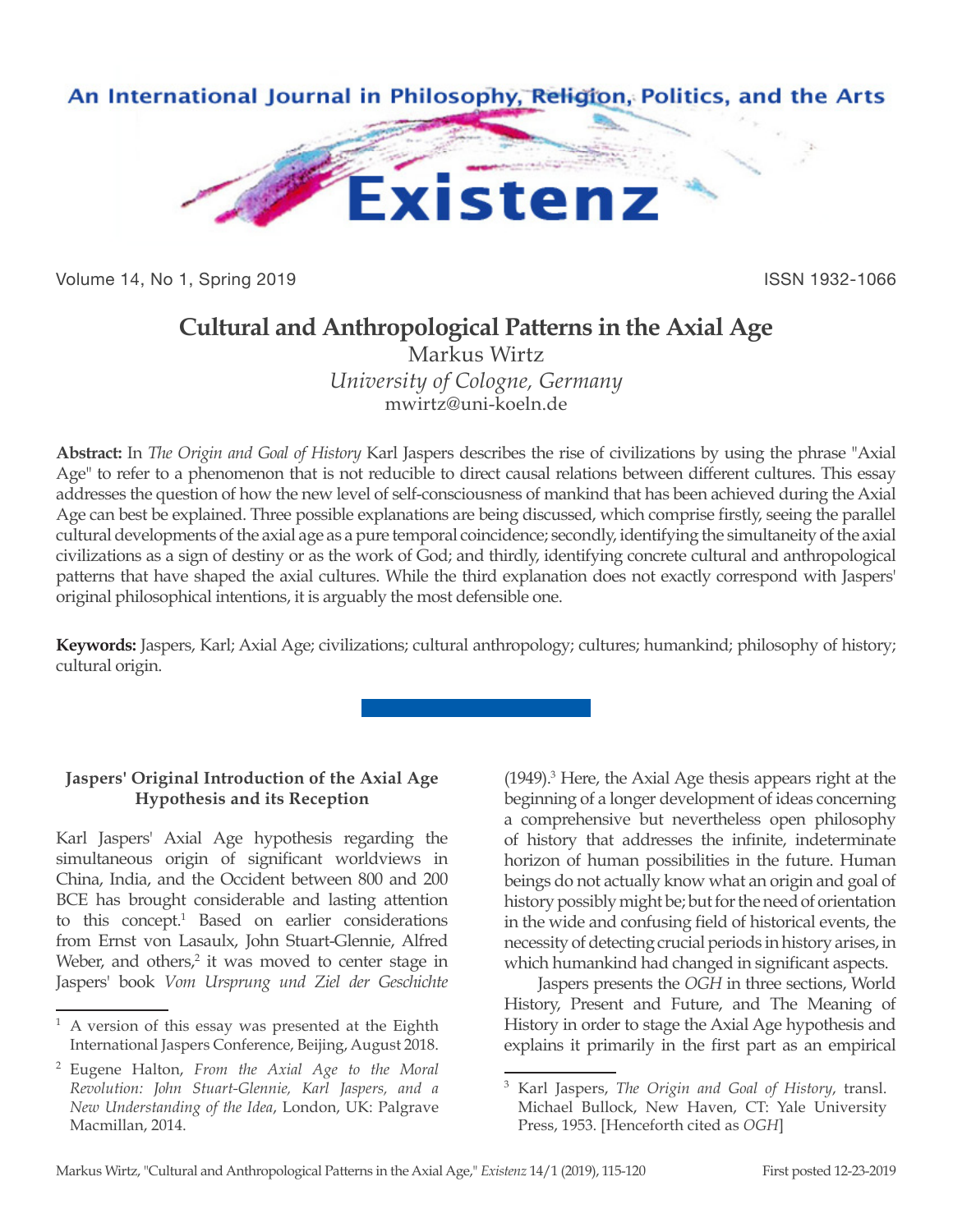matter of fact. If one considers the treatise as a whole, it becomes apparent that Jaspers did not have the intention to present an isolated hypothesis about some cultural developments in the historical past, but rather that he was interested in elucidating the tendencies and structures of his own time and of the future history of humankind. For Jaspers, the main challenges of the present time and of future times are found in science and technology and the unknown destiny that their application will bring to humanity. It is with this contemporary view in mind that Jaspers looks back into the depths of human history in order to discover cultural structures in the first millennium BCE that might help to bring about an understanding of current and future conditions of mankind. Nonetheless, the initial reception of *OGH* shows that his perspective has been taken into account neither in philosophy nor in historical studies.

Against this background and starting approximately from the late 1970s, the Axial Age hypothesis has become an important source of inspiration for ambitious research programs in historical social sciences, cultural anthropology, and comparative civilization studies.4 The aim of these programs is mainly to explore empirical evidence for or against the Axial Age hypothesis, as well as its cultural and sociopolitical conditions and consequences by drawing on interdisciplinary research related to sociology of religion, classical philology, sinology, or indology, to name just a few. In addition, scientific studies related to the feasibility of an Axial Age complement the turn to global history and cross-cultural inquiries in contemporary historiography, and similarly the Axial Age hypothesis is also fruitful for the sociological investigation of what Shmuel Eisenstadt refers to as multiple modernities in the age of globalization.<sup>5</sup>

#### **How Many Axial Ages are There?**

Yet, on the other hand, one should not ignore the initial status and the context of the Axial Age hypothesis within Jaspers' philosophy of history. Jaspers is fully aware of the fact that the Axial Age was not the only historical watershed of mankind but that it is rather, as depicted in Hans Schelkshorn, one of four significative points of departure.<sup>6</sup> In Jaspers' scheme of world history, the first departure goes from prehistory or "the Promethean era" as Jaspers calls it, the second one starts from the foundation of the ancient civilizations in Babylonia, Egypt, India, and China, the third one is represented by the Axial Age, and the fourth one is the scientific and technological age of modernity. However, the Axial Age bears his name because it is, in Japers' view, the one and unique central axis of human history that gives history a comprehensible structure: "The Axial Period assimilates everything that remains. From it world history receives the only structure and unity that has endured—at least until our own time" (*OGH* 8). Unlike the other three stages in Jaspers' scheme of world history, the Axial Age did not produce a material progress in human history that could be proved empirically. It rather brought with it an intellectual and spiritual breakthrough through which humanity in its entirety changed its shape. The Axial Age assimilated the ancient civilizations that had emerged in an earlier stage of history and continues to exercise a deep influence on world cultures and civilizations still today. That is why, for Jaspers, there has been only one Axial Age in human history until now. But seen from an even higher scale, all human history from prehistory over the Axial Age to current times has been a mere preparation for the genuine world history which has only just begun, or, as Jaspers states: "We are just setting out" (*OGH* 24).

While in Jaspers' philosophy of history five thousand years of exploration of history shrink down to one first breath of humanity, a second breath has already started with the scientific and technological revolution since the middle of the eighteenth century. And the universal communication of humanity that was made possible by the technological revolution might eventually lead in the far future, as Jaspers cautiously suggests, to a second Axial Age. Jaspers describes this as "a new, second Axial Period…which is still remote and invisible to us" (*OGH* 25) and in which humanity could finally evolve.

The presence of two Axial Ages in Jaspers' philosophy of history has already been noted by Thomas McPartland, one of them situated in the

See for example the collection of articles, "Wisdom, Revelation, and Doubt: Perspectives on the First Millennium B.C.," *Daedalus* 104/2 (Spring 1975).

<sup>5</sup> Shmuel N. Eisenstadt, *Comparative Civilizations and Multiple Modernities, 2 Vols.*, Leiden, NL: Brill, 2003.

<sup>6</sup> Hans Schelkshorn, "Die Moderne als zweite Achsenzeit. Zu einer globalen Geschichtsphilosophie mit und gegen Jaspers," *Polylog* 38 (Winter 2017), 81-102.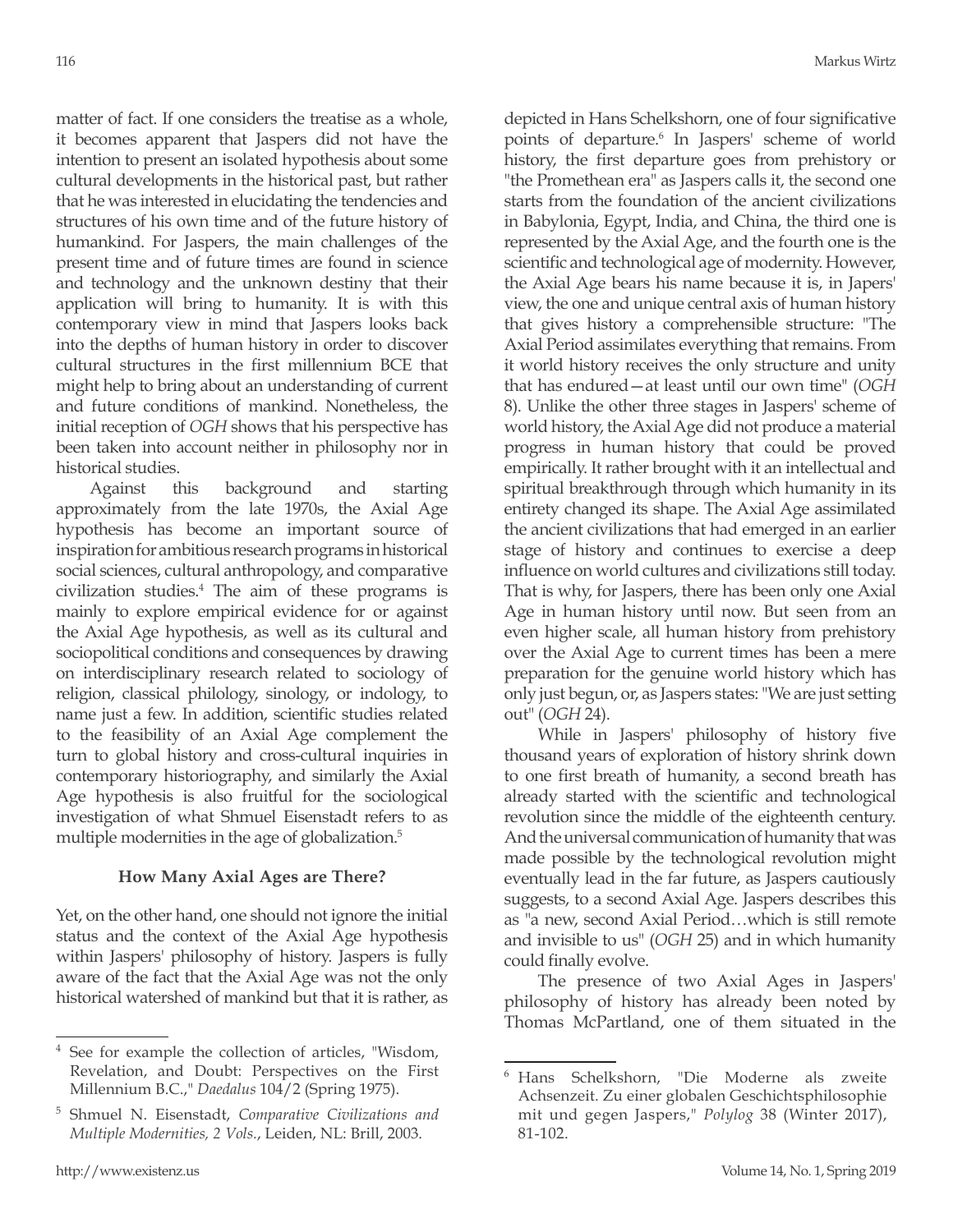past and knowable as an empirical matter of fact, the other one situated in the future and thus being merely a vague possibility.<sup>7</sup> The sociologist John Torpey suggests that there have already been three Axial Ages in history: the first one being the Axial Age that Jaspers named thus und that Torpey calls the moral revolution, the second one being the technological and scientific revolution that took place around the 1750s, and lastly, the third one being the mental revolution "that is taking place today on the basis of rapid improvements in information and communications technologies (ICT), artificial intelligence, robotics, and the like."8 If one compares these three Axial Ages with Jaspers' scheme of world history, one can doubtlessly find some similarities between the two conceptions. Apart from the fact that the first two stages of world history in Jaspers, the periods of prehistory and of the ancient civilizations, do not figure in Torpey's conception, Jaspers clearly emphasizes too the role of the industrial, scientific, and technological revolution which started around 1750. Jaspers did not anticipate the rapid developments in today's communication technologies, instead he probably would have thought of them as being logical consequences of the modern age, something like a second Promethean era. Hence, what Torpey calls the material and the mental Axial Age is only one of several historical periods in Jaspers' scheme of world-history. Furthermore, there is a good reason for Jaspers' assumption that there has been only one axial age in the past, namely the astounding parallelism of several foundational beginnings in different regions of the world during a relatively short period of time. And this makes these centuries so unique in world history. Whereas the modern revolution of science and technology tends to unify the world in the name of naturalism and progress, 2500 years ago the Axial Age has given birth to diverse cultural worldviews. And it was from these different perspectives that sophisticated civilizations and religions had emerged as if they were manifesting fundamentally different ways to organize human life.

#### **Productive and Problematic Aspects of Jaspers' Thesis**

Jaspers' thesis certainly permits to understand culturally different forms of modernization in the age of globalization, the so-called "multiple modernities" that obliterate the one-sided Eurocentric perspective on the history of philosophy and on the history of ideas. Furthermore, it proposes a classification matrix for world history that is pluralistic and multidimensional. So there are definitely good reasons for defending the original version of Jaspers' Axial Age hypothesis against recent attempts to multiply the number of Axial Ages in history or to replace the concept by a generalized axiality that is based on unhistorical cultural and anthropological patterns. If I speak of such patterns in the following, they are always being related to the time period between 800 and 200 BCE, that is, to the original Axial Age as Jaspers describes it in *OGH*.

Apart from the positive aspects of Jaspers' Axial Age hypothesis there are also some difficulties, inaccuracies, and even incoherencies to it. For example, Jaspers insists repeatedly on the fact that in the Axial Age there were three origins, namely the one in India, the one in China, and the one in the Occident. The reader even gets at times the impression as if there were some sort of holy character to these three, a cultural trinity capable of replacing the notion of trinity in Christianity. And indeed, the main intention of Jaspers' conception of world history was the demise of the Christian perspective on history where God's incarnation in Jesus Christ represents the event at the core, the pivot of world history (*die Angel der Weltgeschichte*), as G. W. F. Hegel calls it in his *Lectures on the Philosophy of History*, a formulation that Jaspers erroneously quoted as the axis (*die Achse*) of world history. However, one could ask if the cultural trinity of the Axial Age—India, China, and the Occident—is indeed more plausible than the Christian trinity. The observation may seem quite trivial, but when counting in Buddhism in India, Confucianism and Daoism in China, the first Greek philosophers, the Jewish prophets, and Zoroaster in Persia, one obviously does not get a total of three, but rather five important developments in the Axial Age. So why does Jaspers always mention three rather than five origins? In his scheme of world history, he simply puts the last three developments (Greek philosophers, Hebrew prophets, and Persian Zoroaster) into one cultural sphere that

<sup>7</sup> Thomas J. McPartland, "Philosophy of History and A Second Axial Age: Bernard Lonergan and the Differentiation of Interiority," *Thesis Eleven* 116 (June 2013), 53-76.

<sup>8</sup> John Torpey, *The Three Axial Ages: Moral, Material, Mental*, New Brunswick, NJ: Rutgers University Press 2017, p. 2.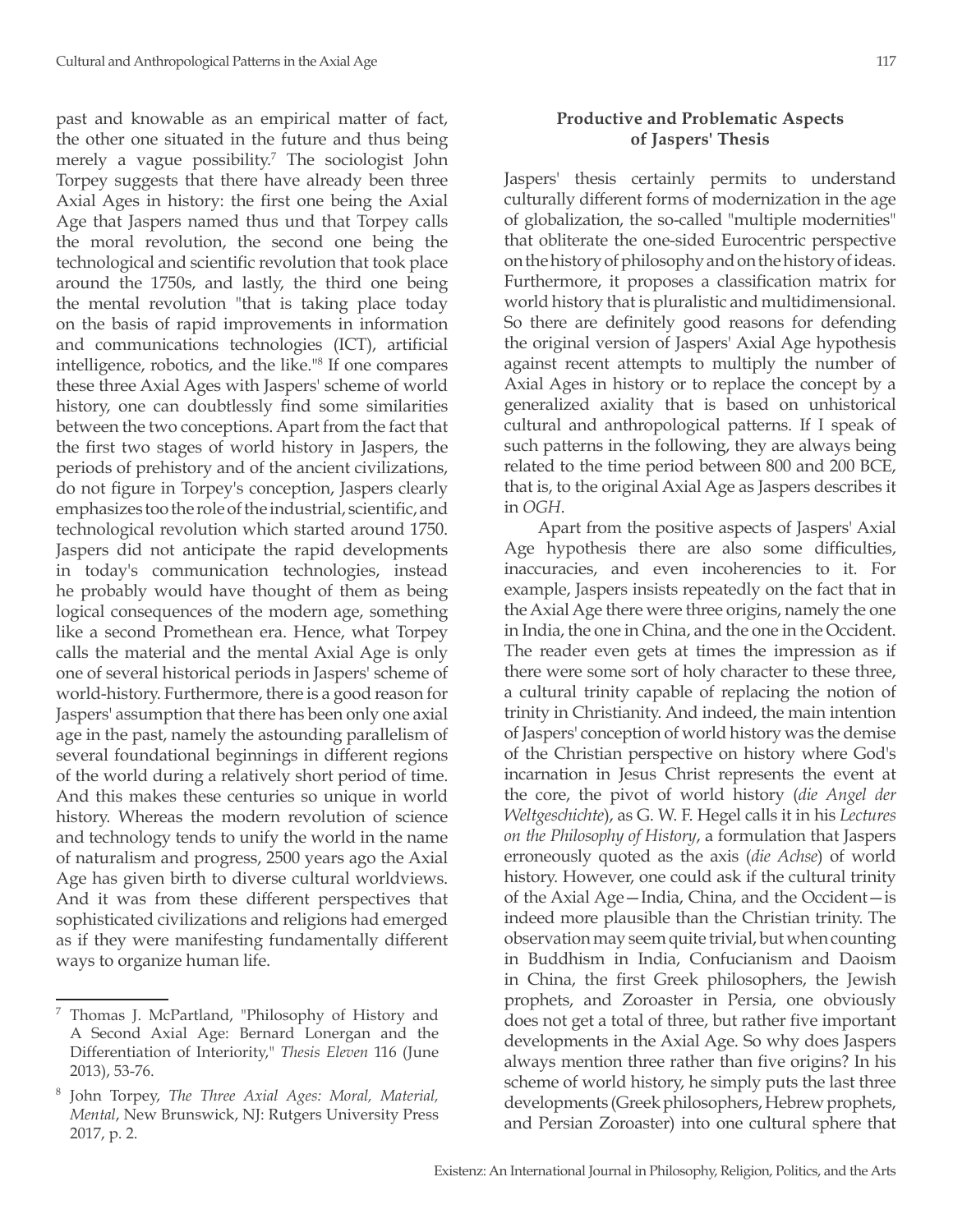he names Orient-Occident: "From the midst of the ancient civilizations…during the Axial Period from 800 to 200 B.C., the spiritual foundation of mankind arose in three mutually independent places, in the West—polarized in Orient and Occident—in India, and in China" (*OGH* 23).

It is difficult to follow the positing of an Occident (*Abendland*) that is itself polarized into Orient and Occident. One would have to identify cultural or anthropological patterns common to Greek philosophy, Hebrew prophecy, and Persian Zoroastrianism that would justify presenting them as representing one cultural origin. And even if one were to presuppose such similarity (although it is more likely to dismiss such positing on grounds of a lack of empirical evidence), it would beg the question to assume these kinds of similarities by combining Indian and Chinese cultural developments to only one origin, say the East-Asian cultural origin of the Axial Age. Counting subsequently any of theses combinations, one either arrives at two or at five axial origins, rather than three of them. Jaspers' insistence on three original sites is perhaps the result of an attachment to the number three given its relevance in Christianity or in Hegelian philosophy of history.

Another problem of Jaspers' insistence on three original sites of the Axial Age is the exclusion of large parts of humanity, especially of people inhabiting Africa. Comparable to Hegel also Jaspers views these cultures as remaining at the level of primal people (*Naturvölker*) until the onset of the modern era. Hence, the Axial Age hypothesis doubtlessly promotes advancing toward a less Eurocentric historiography, yet Jaspers' perspective is nevertheless far from being sufficiently inclusive. Closely connected to this point is a contradiction in Jaspers' estimation with respect to the extent of the mental revolution that the Axial Age brought about: On the one hand, the Axial Age was meant to represent a spiritual leap for humanity as a whole so that human history could never be the same again as it had been prior to the Axial revolution. On the other hand, this same revolution was carried out by a very small number of people, and even if one takes into consideration the multiple institutionalizations of Axial Age ideologies in the ensuing times, it still concerned only a small part of humanity. Jaspers claims both the universal and the restricted extent of the axial revolution to be true, but this indeed cannot possibly be the case.

### **Three Possible Explanations as to How the Axial Age Came About**

One of the most debated topics concerning the Axial Age hypothesis is the question of how the simultaneity between the multiple cultural origins may be interpreted. If one does not have empirical evidence at disposal regarding direct influences and transitions from one culture to another, how can one make sense of the synchronicity of those parallel intellectual and mental developments? I think that there are three possible interpretative approaches.

The first interpretation consists in arguing that the rise of Buddhism in India, Confucianism and Daoism in China, Greek philosophy, Hebrew prophecy, and Persian Zoroastrianism in the relatively short time period of a few centuries is nothing but a mere coincidence. If those spiritual developments are neither tied together by any causal relations nor by a common law, their connection might appear to be as insubstantial as, for example, the alleged connection between a number of high profile rock stars who all had died at the age of twenty-seven, thereby prompting the assertion of the 27 Club. Does the Axial Age represent anything more than just an ancient version of this 27 Club? A renowned researcher who would certainly dismiss this position is the Egyptologist Jan Assmann who argues that there were several other cultural developments in history that would merit a characterization as being axial. His main objection against the Axial Age hypothesis is that the shared traits between the five cultural developments are being rather few.9 The only trait that Greek philosophy, Jewish theology, Buddhism, and Confucianism really have in common is that they arose roughly at the same time, in the sixth century BCE. But this exclusively temporal coincidence does not provide any gain in knowledge. For this reason, Assmann criticizes the underlying essentialization of time and the chronocentrism in the conception of the Axial Age. And he further argues that the idea of a spiritual breakthrough which goes hand in hand with this conception and which today is still defended by, for example, Jürgen Habermas,<sup>10</sup> has its roots in the

<sup>9</sup> Jan Assmann, "Die Achsenzeit—Zur Geschichte einer Idee," *Polylog* 38 (Winter 2017), 23-39.

<sup>10</sup> Sections II and III of Habermas' recently published history of philosophy refer explicitly to Jaspers' Axial Age hypothesis. See Jürgen Habermas, *Auch*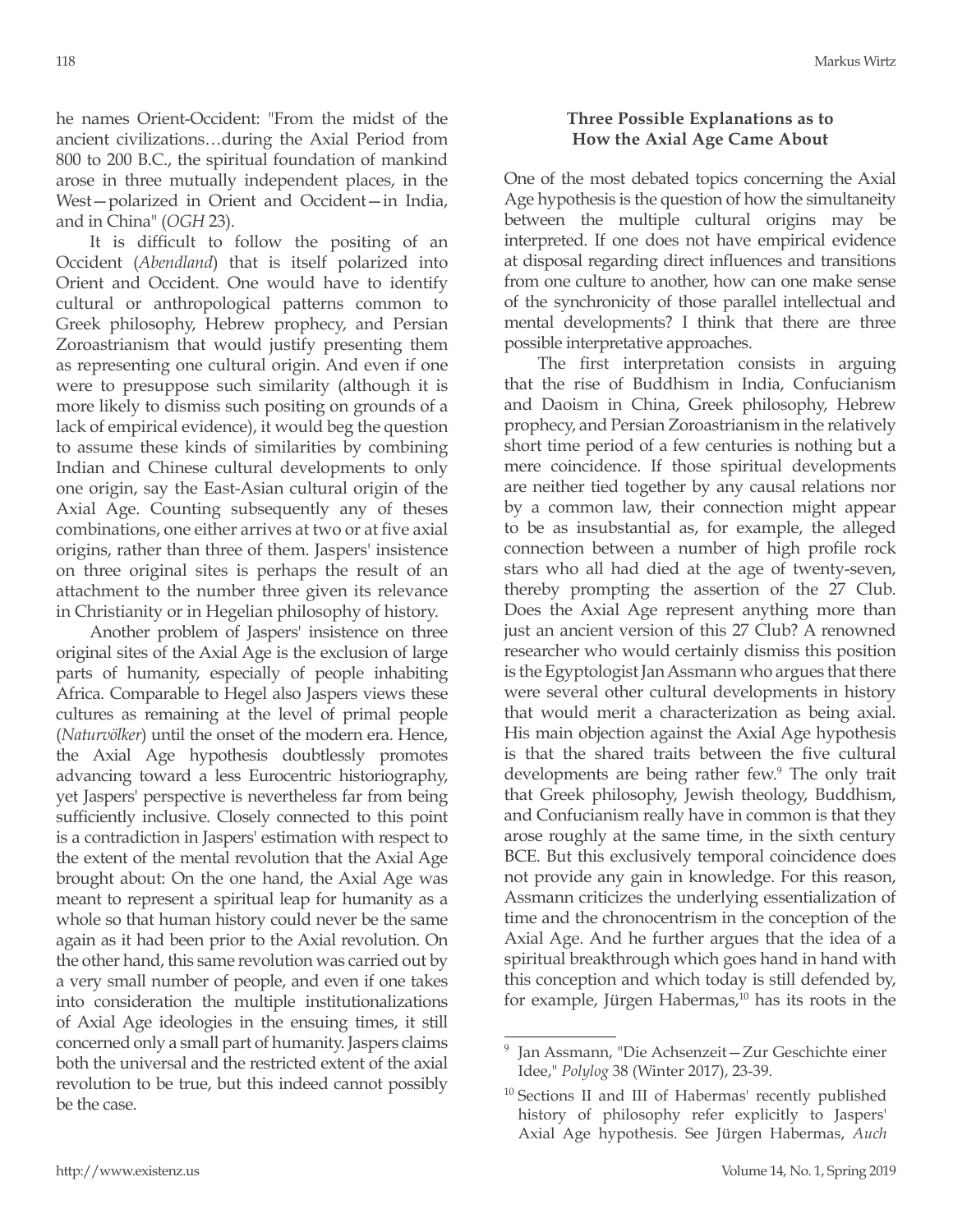Christian theological conception of history and makes no sense outside this conception.

In the first chapter of *OGH*, Jaspers has already anticipated most of these objections and attempted to rebut them. Jaspers would probably argue against Assmann's main objection that the transformations during the Axial Age could not be reduced to any set of common cultural or anthropological patterns. Instead, what can be beheld in the Axial Age are distinct origins of mankind that emerged at the same historical moment as if they were to show simultaneously what is the human potential. For Jaspers, this moment in history could not be substituted, since what is decisive for a correct comprehension of the Axial Age is not the self-understanding of the Axial cultures by themselves in their time, but a retrospective conceptualization as seen from the vantage point of the technological age. Only in present times has it become possible to regard the origins of the Axial Age as a cultural treasure that belongs to humankind as a whole and which in its multiple originality prevents cultures from making dangerous claims fostering exclusivity and totalitarianism.

This Jaspersian idea provides me with a bridge to the second possible interpretation of the Axial Age's synchronicity that is rather metaphysical. Far from seeing the parallelism of the five axial origins as resulting from pure chance, one could regard their simultaneity as a sign of destiny or as the work of God himself. Jaspers explicitly denies that he sought to arrive at this conclusion (*OGH* 8). But the reasons he gives for this denial—firstly, assuming God's intervention would be unscientific, and, secondly, at the same time disrespectful toward God—do not preclude the possibility of a divine origin of the Axial simultaneity. This metaphysical possibility is maintained in *OGH* not only by the use of a quite mystifying language, through Jaspers' repeated mentions of a "growing secret" of the Axial Age that becomes more and more mysterious when one attempts to understand it. Jaspers also leaves the door wide open to a theological interpretation by way of stating that the plurality of Axial origins could be read as a warning from God himself against any claim of exclusivism: "It is as though the deity were issuing a warning, through the language of universal history, against the claim to exclusiveness in the possession of truth" (*OGH* 20). Admittedly, this thought is formulated in the form of an analogy—"It is as though"—but the implied thesis resembles very much the theory of religious pluralism that was put forward, for example, by the British theologian John Hick.<sup>11</sup> According to Hick, the divine reality has revealed itself in several cultural forms that represent different, but equivalent interpretations of the one unattainable Real. Jaspers seems to support a similar point of view when he insists on the plurigenetic sense of the axial starting point. Consequently, his position faces the same problems as religious pluralism does: firstly, above all, the pluralistic view cannot be seriously accepted by religious believers if they do not want to relativize or completely give up their religious affiliation; and secondly, the divine Real or the common invisible ground of humanity in the Axial Age is such an abstract and vague concept that it is by definition hard, if not completely impossible, to provide any reasonable account of it. And if one tries to describe in more detail the divine reality behind the different worldviews, one risks inadvertently falling back into the conceptual scheme of specific cultures, as, for instance, those who uphold monotheism.

The third and final possible interpretation of the Axial simultaneity follows the more empirical research activities that had been fostered by Shmuel Eisenstadt and his school.12 This approach makes it possible to identify specific cultural patterns that shaped the Axial civilizations in the first millennium BCE and might explain to a certain degree why original and new worldviews, former unknown conceptions of human self-understanding were generated in those civilizations and were transmitted over a long period of time. Such cultural-anthropological patterns are, for example, the self-delimitation of mankind from other living beings (especially from animals), the division of being into two ontologically separated spheres (the transcendental and the mundane), the claim of universal normativity of moral laws, the relating of political power to these laws and to the transcendental order, new possibilities of envisioning a different world and thereby being able

*eine Geschichte der Philosophie, Band 1, Die okzidentale Konstellation von Glauben und Wissen*, Berlin, DE: Suhrkamp, 2019.

<sup>11</sup> John Hick, *An Interpretation of Religion. Human Responses to The Transcendent*, New Haven, CT: Yale University Press, 2004.

<sup>&</sup>lt;sup>12</sup> Johann P. Arnason, Shmuel N. Eisenstadt, and Björn Wittrock, (2005). "General Introduction," in *Axial Civilizations and World History*, eds. Johann P. Arnason, Shmuel N. Eisenstadt, and Björn Wittrock, Leiden: Brill, pp. 1-12.